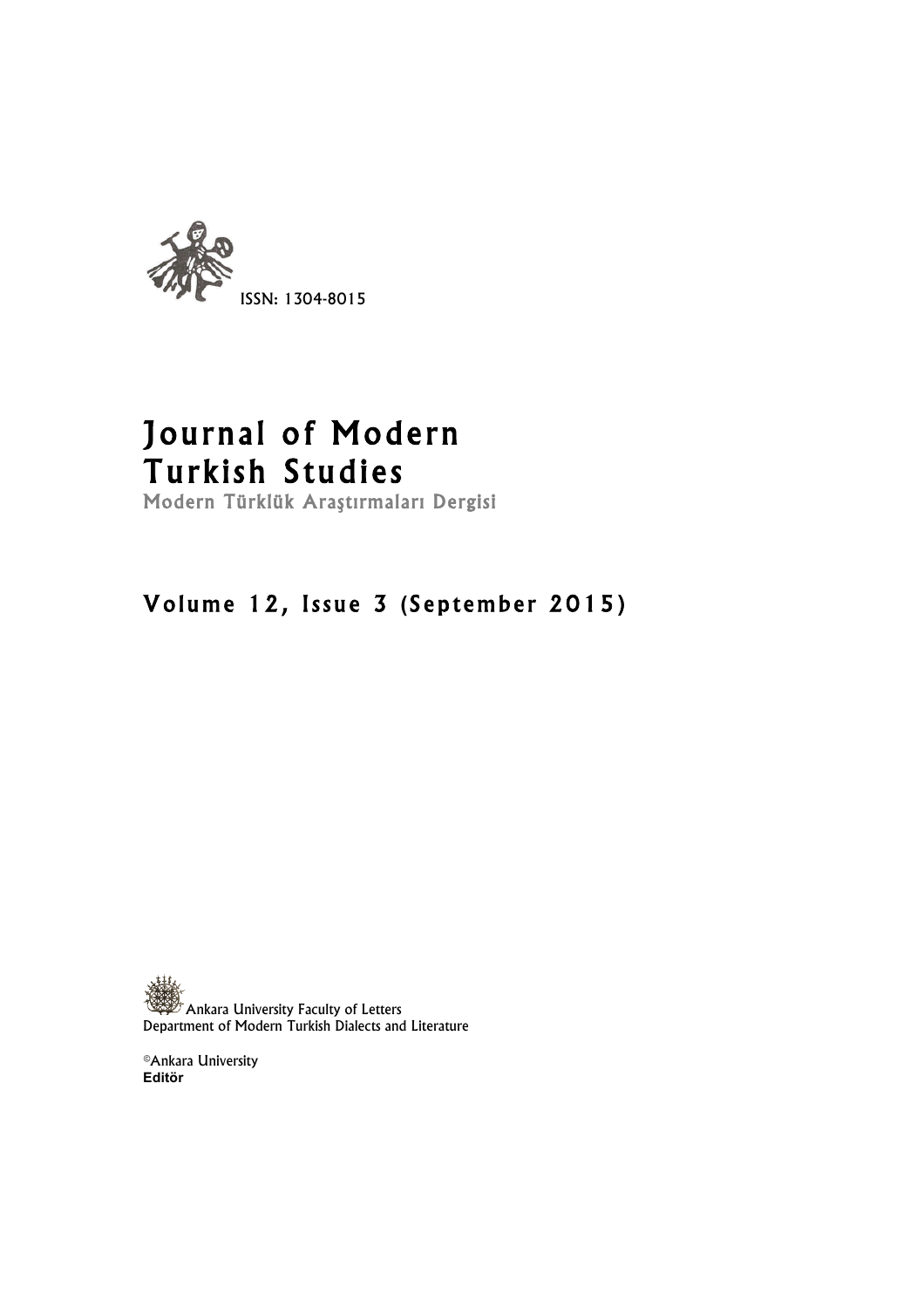F. Sema **Barutcu Özönder**, Prof.Dr. Ankara University Faculty of Letters Department of Modern Turkish Dialects and Literatures Sıhhiye . Ankara Tel.: (+90 312) 310 32 80 / 1285 Fax: (+90 312) 310 57 13 Email: barutcu@humanity.ankara.edu.tr

#### **Associate Editors**

Saime Selenga **Gökgöz**, Assoc.Prof.Dr. (Hacettepe U, Ankara) Gülsüm **Killi Yılmaz**, Assoc.Prof.Dr. (Ankara U, Ankara) G. Selcan **Sağlık Şahin**, Assoc.Prof.Dr. (Ankara U, Ankara)

**English Language Editor:** Arda **Arıkan**, Assoc.Prof.Dr. (Akdeniz U, Antalya)

**Russian Language Editor:** Berdi **Sarıyev**, Assoc.Prof.Dr. (Ankara U, Ankara)

#### **Members of Editorial Board**

Murat **Ceritoğlu**, Assoc.Prof.Dr. (Ankara U) Ayhan **Çelikbay**, Assoc.Prof.Dr. (Ankara U) Nuraniye **Ekrem**, Assoc.Prof.Dr. (Ankara U) Erkin **Emet**, Assoc.Prof.Dr. (Ankara U) Melek **Erdem**, Prof.Dr. (Ankara U) M. Rıza **Heyet**, (Ankara U)

#### **Members of Advisory Board**

Yavuz **Akpınar**, Prof.Dr. (Turkiye) Eralp **Alışık**, Assoc.Prof. Dr. (Turkiye) Durmuş **Arık**, Prof. Dr. (Turkiye) Júlia **Bartha**, Dr. (Hungary) Tsend **Battulga**, Dr. (Mongolia) Mönhcargal **Bazarragçaa**, Prof.Dr. (Mongolia) Tamara G. **Borgoyakova**, Prof.Dr. (Khakas R-RU) Salican **Cigitov**, Prof.Dr. (Kyrgyzstan) Gülzura **Cumakun**, Prof.Dr. (Turkiye-Kyrgyzstan) Erkin **Ekrem**, Assoc.Prof. Dr. (Turkiye) Seyfettin **Erşahin**, Prof.Dr. (Turkiye) İşmuhammed G. **Galyautdinov**, Prof.Dr. (Bashkortostan – RU) Fuad **Ganiyev**, Prof.Dr. (Tatarstan - RU) Shimin **Geng**, Prof.Dr. (China) Cevat **Heyet**, Prof.Dr. (Iran) Zafer **İlbars**, Prof.Dr. (Turkiye) Abduvali **Kaydarov**, Prof.Dr. (Kazakhstan) Rüya **Kılıç**, Prof. Dr. (Turkiye) Igor **Kormushin**, Prof.Dr. (Russia) Lala **H. Kuliyeva**, Prof.Dr. (Azerbaijan) G. **Jorigt**, Prof.Dr. (Inner Mongolia–China)

 Filiz **Kılıç**, Assoc.Prof.Dr. (Ankara U) Aynur **Öz Özcan**, Prof.Dr. (Ankara U) M. Can **Teziç**, Assoc.Prof.Dr. (Ankara U) Ufuk **Tavkul**, Prof.Dr. (Ankara U) Erdoğan **Uygur**, Prof.Dr. (Ankara U)

Said M. Alem **Labib,** Assoc.Prof. Dr. (Afganistan) İbrahim **Maraş**, Prof. Dr. (Turkiye) Anvar **Mokayev**, Assoc.Prof.Dr. (Kyrgyzstan) İsmail **Musayev**, Prof.Dr. (Azerbaijan) Guldarhan **Nurgaziyevna**, Prof.Dr. (Kazakhstan) Nevzat **Özkan**, Prof.Dr. (Turkiye) M. Cihat **Özönder**, Prof.Dr. (Turkiye) Berdi **Sarıyev**, Assoc.Prof.Dr. (Turkmenistan) Akseleu **Seydimbekov**, Prof.Dr. (Kazakhstan) Gülşen **Seyhan Alışık**, Prof.Dr. (Turkiye) Almas **Şayhulov**, Prof.Dr. (Bashkortostan –RU) Aleksandra T. **Tıbıkova**, Prof.Dr. (GAltai - RU) Litip **Tohti**, Prof.Dr. (China) Vahit **Türk**, Prof.Dr. (Turkiye) Myagmarsuren **Uuganbayar**, Assoc.Prof.Dr. (Mongolia) Yuri İ. **Vasil'ev**, Assoc.Prof.Dr. (Sakha R - RU) Oyun M. **Viktorovna**, Prof.Dr. (Tuva- RU) Özen **Yaylagül**, Assoc.Prof.Dr. (Turkiye) Naciye **Yıldız**, Prof.Dr. (Turkiye) Mirfatih **Zekiyev**, Prof.Dr. (Tatarstan - RU) Peter **Zieme**, Prof.Dr. (Germany)

Journal of Modern Turkish Studies is a peer-reviewed scholarly e-journal. It has been indexed by MLA (Modern Language Association) International Bibliography (New York/ABD).

Ankara University Faculty of Letters Department of Modern Turkish Dialects and Literature ©Ankara University ISSN: 1304-8015 http://mtad.humanity.ankara.edu.tr email: mtad.editor@gmail.com